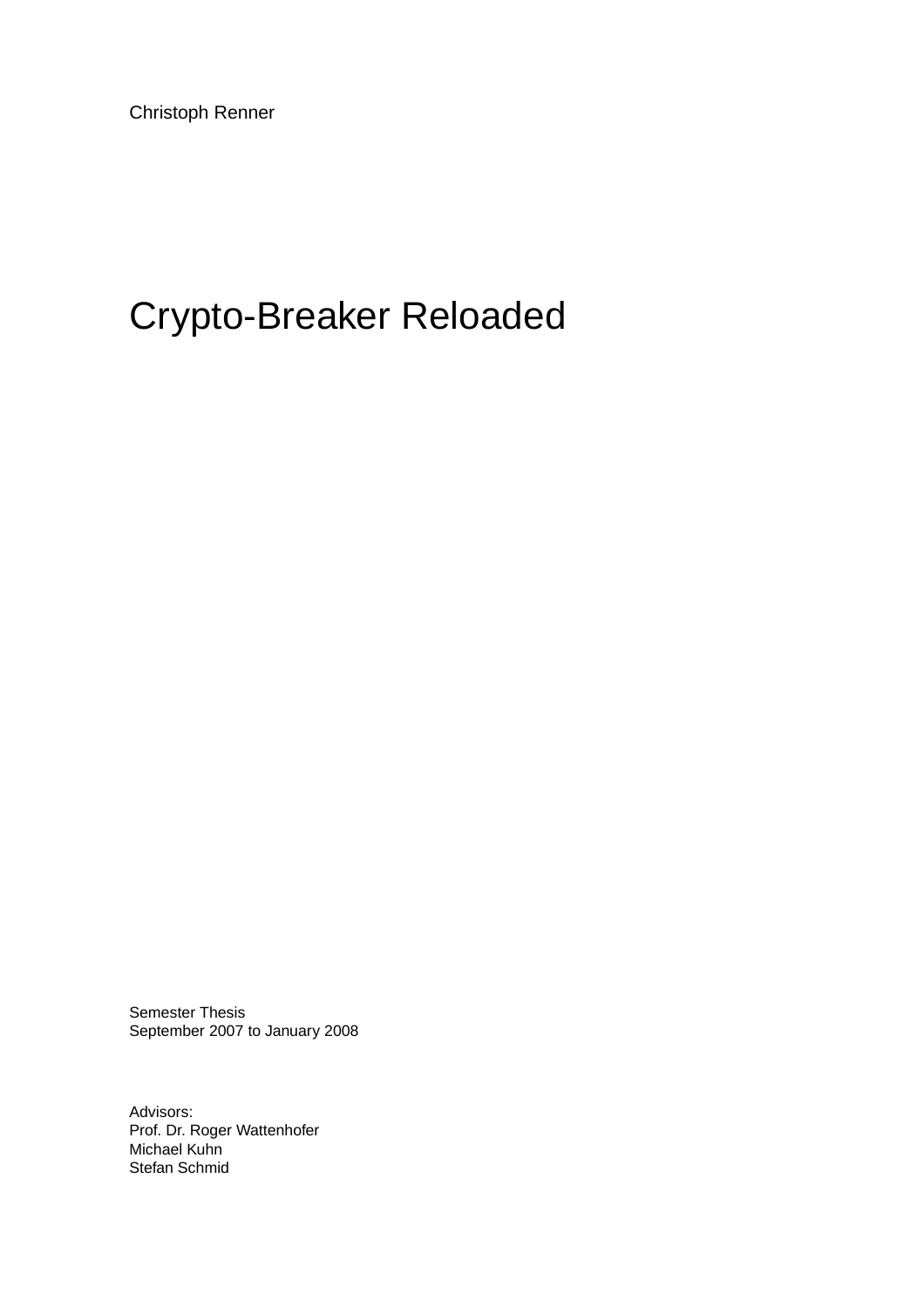#### **Abstract**

A large number of CPUs connected to the Internet are idle almost all the time. These CPUs can help solving computationally difficult problems like the discrete logarithm problem. The goal of this thesis is to improve the work of Christoph Schwank towards a volunteer computing application which participates at the Certicom ECC Challenge. We decided to switch towards Koblitz curves since the ECC2K-130 seems to be the next simplest challenge to solve. This switch and the poor performance of Crypto++ [7] which was used before resulted in a complete rewrite of the client application.

Our server software consists of the BOINC [6] framework enhanced with distributed checking which prevent selfish behavior of participants with almost no additional resources used on client side. As client software we use the original BOINC client which runs our client application.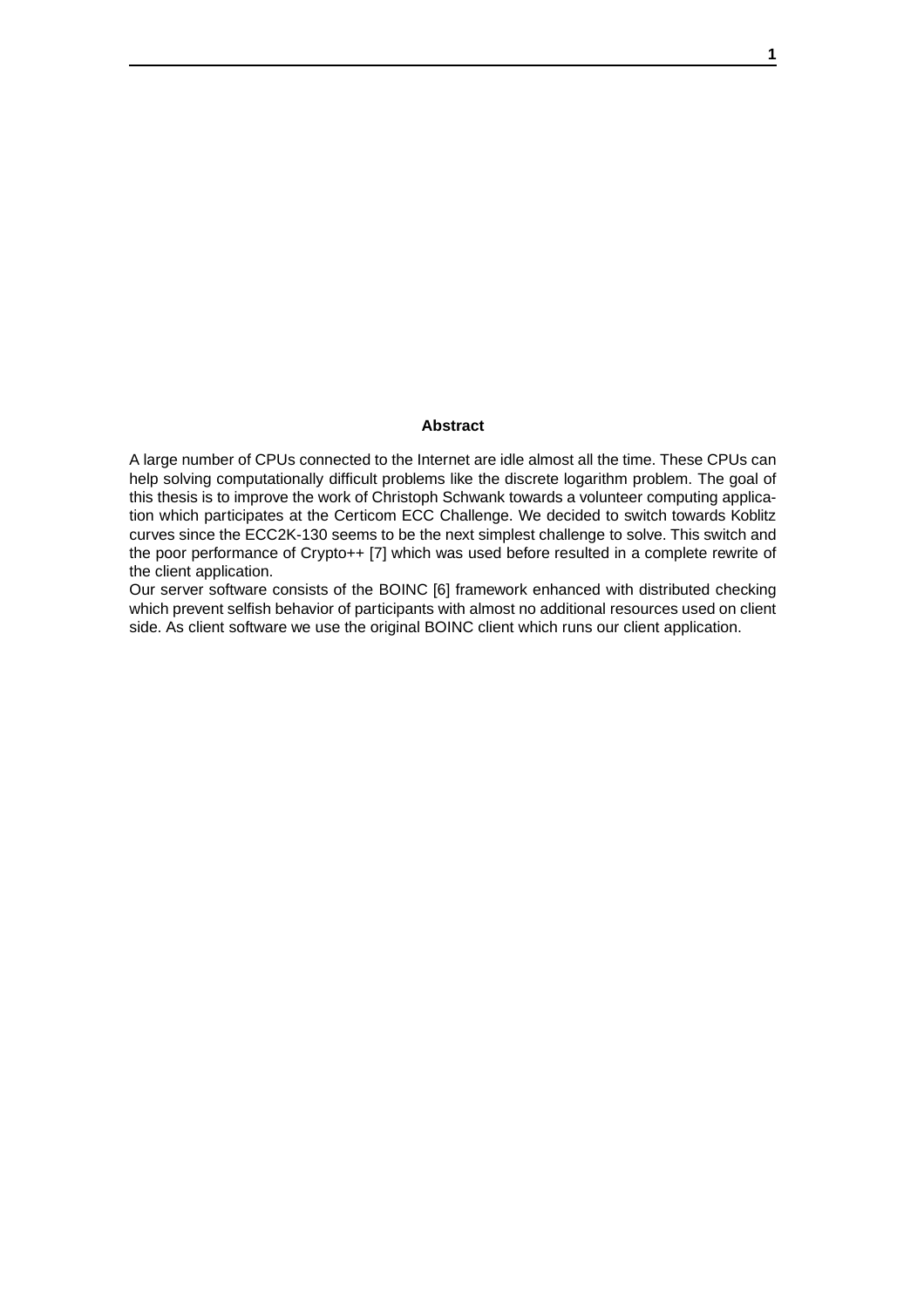# **Contents**

| 1            | <b>Introduction</b>                        | 3<br>3                   |  |  |
|--------------|--------------------------------------------|--------------------------|--|--|
|              | 11                                         | 3                        |  |  |
|              | 12                                         |                          |  |  |
|              | 1.3                                        | $\overline{4}$           |  |  |
|              |                                            | $\overline{\mathcal{A}}$ |  |  |
| $\mathbf{2}$ | 5<br>Design                                |                          |  |  |
| 3            | 7<br>Implementation                        |                          |  |  |
| 4            | Pollard's rho algorithm for Koblitz curves | 9                        |  |  |
|              | 41                                         | 9                        |  |  |
|              | 4.2                                        | 9                        |  |  |
|              | 4.3                                        | 10                       |  |  |
|              |                                            | 11                       |  |  |
| 5            | <b>Conclusion and Future Work</b>          | 13                       |  |  |
|              | A BOINC server installation                | 14                       |  |  |
|              |                                            | 14                       |  |  |
|              |                                            | 14                       |  |  |
|              |                                            | 15                       |  |  |
|              | A.4                                        | 15                       |  |  |
|              |                                            | 15                       |  |  |
|              | A.6                                        | 15                       |  |  |
|              |                                            | 15                       |  |  |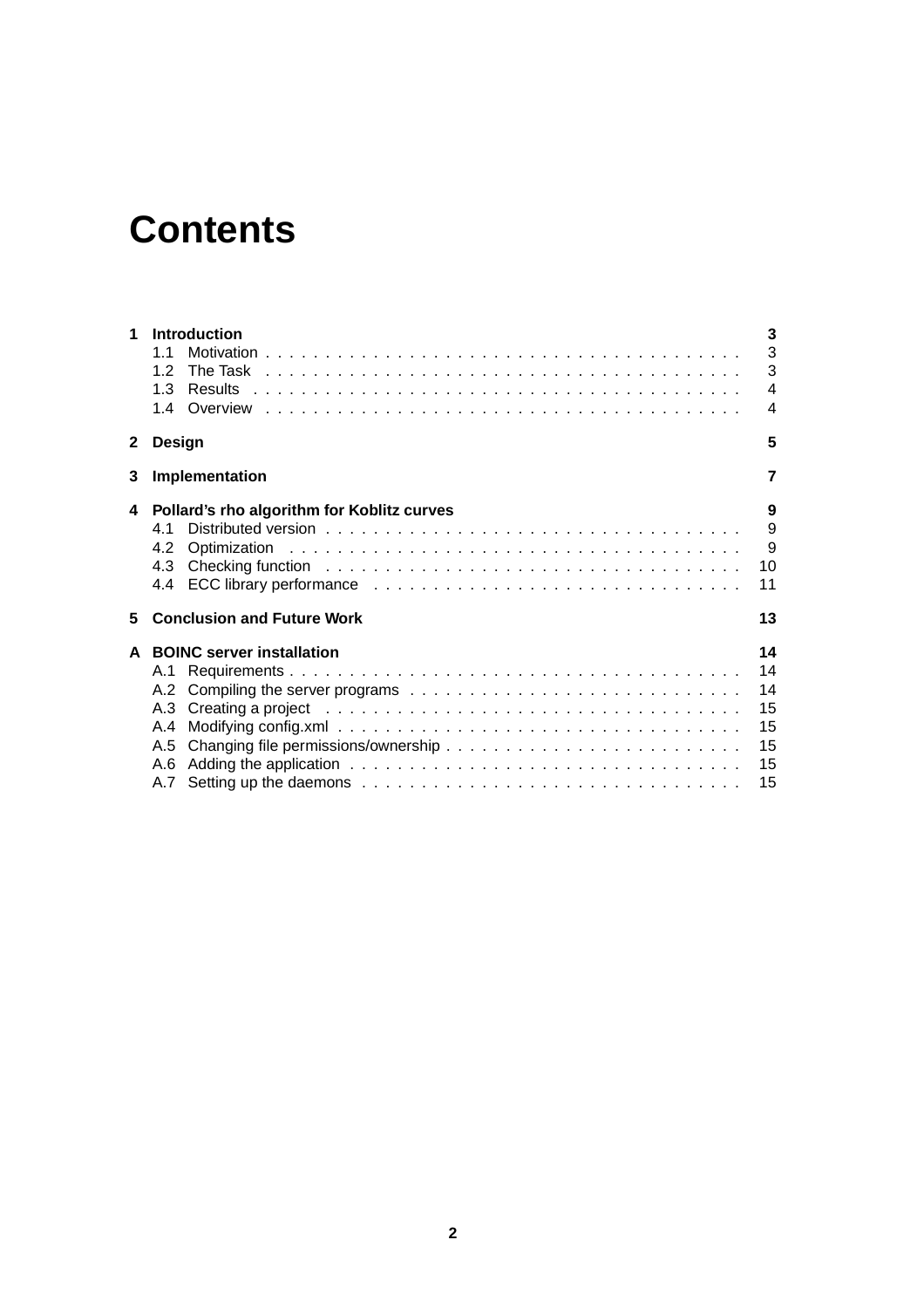## **Introduction**

### **1.1 Motivation**

Volunteer computing uses resources which are provided by volunteers. One of the most popular volunteer computing projets is SETI@Home [5]. It uses the computers of volunteers distributed over the whole planet to analyze radio signals from space. To motivate people or organizations to donate computing power, a user gains credit proportional to the work done by his computers. On the internet one can see the user's ranking. Selfish users might try to gain credit for work they have not done to get a bether position in the ranking without donating more computing power. To avoid this selfish behavior SETI@Home uses redundancy. The whole work is divided into work units which can be computed for their own. SETI@Home then assigns each work unit to multiple users and then compares the results and calculates the credit which is then granted to all these users. The drawback of this approach is that this redundancy uses a lot of computing power. For example if each workunit is computed three times, only 33% of the donated resources are used for computing and the rest is used to check whether the computation is correct and to determine how much credit is granted for this work unit.The approach pursued in this thesis does not use redundancy to check whether a result is correct. Instead it uses checking work units which use a special function to determine whether a result is correct. The resources needed to compute such a checking work unit can be much less than those needed to compute a normal work unit. This asymmetry is essential for our approach to save resources for other work units.

### **1.2 The Task**

The main goal of this thesis is to compete at the ECC Challenge [1]. To solve the ECC Challenge one must calculate a discrete logarithm on an elliptic curve. We decided to attack ECC2K-130 because we expect that this is the simplest challenge which has not yet been solved. To actually get a chance to solve this discrete logarithm the following tasks have to be performed:

- Port the client application to linux. That enables us to run larger tests on the infrastructure which is provided by the ETH and increases the number of potential participants for our project.
- Modify the client application to use Koblitz curves instead of curves over  $GF(p)$ .
- Implement optimizations which exist for Koblitz curves to reduce the number of expected iteration steps until one finds the solution.
- Speed up the client application by optimizing its C++ code.
- Implement a new checking algorithm since the one used by Christoph Schwank has a weakness which could be exploited by unhonest users.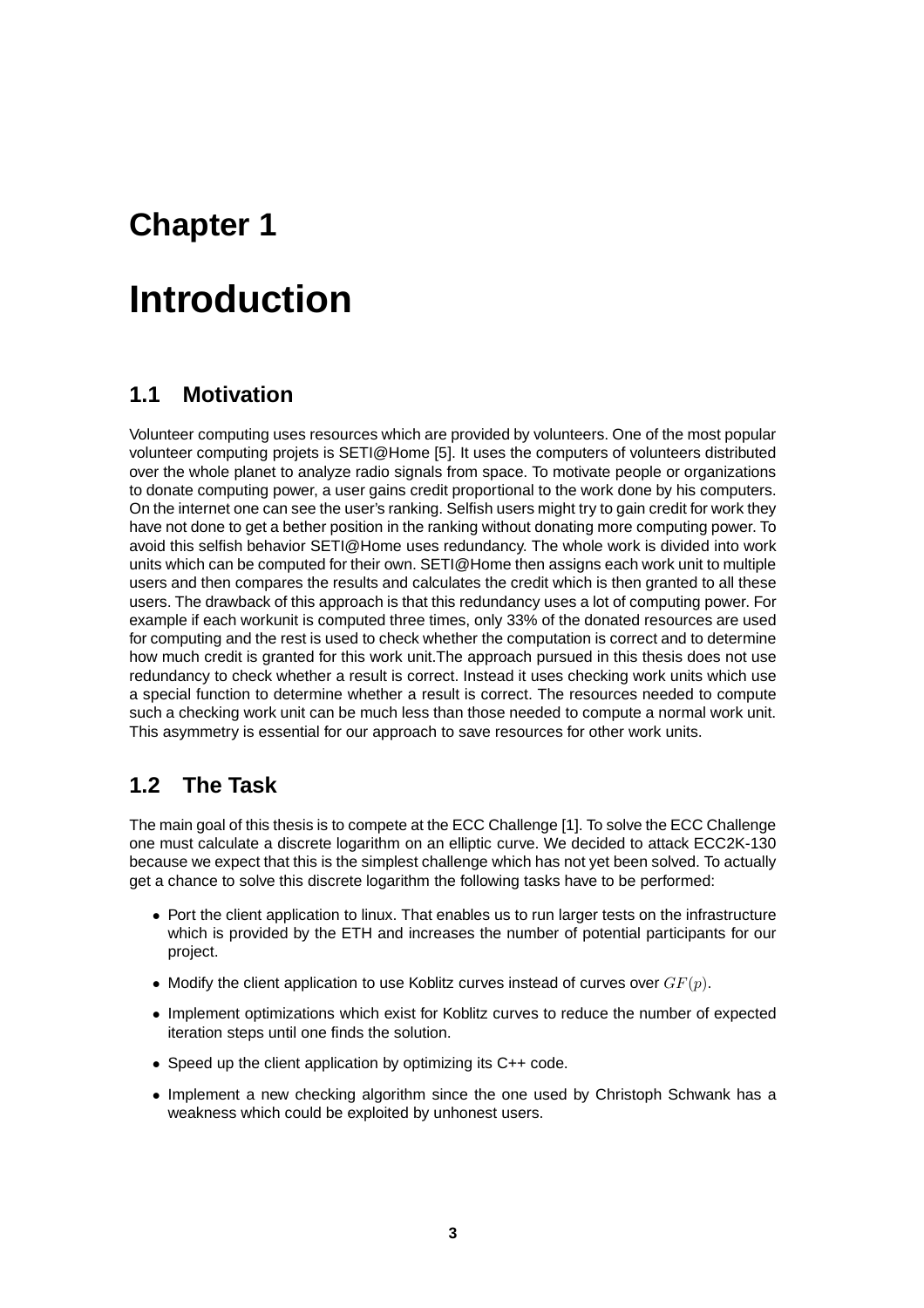### **1.3 Results**

The result of this thesis is a modified version of the BOINC server which performs distributed checking for the distributed version of Pollard's rho algorithm for discrete logarithms. The checking needs almost no resources on client side and it should be easy to adapt this server to work with other algorithms. The source code on CD also includes the client application which does the actual work to solve the discrete logarithm problem for Koblitz curves.

### **1.4 Overview**

Chapter 2 describes the general idea of the used checking algorithm whereas chapter 3 describes its implementation in our version of the BOINC framework. Chapter 4 gives an overview about the distributed version of Pollard's rho algorithm we use. And Appendix A is a short tutorial on how to setup a BOINC server with distributed checking capabilities.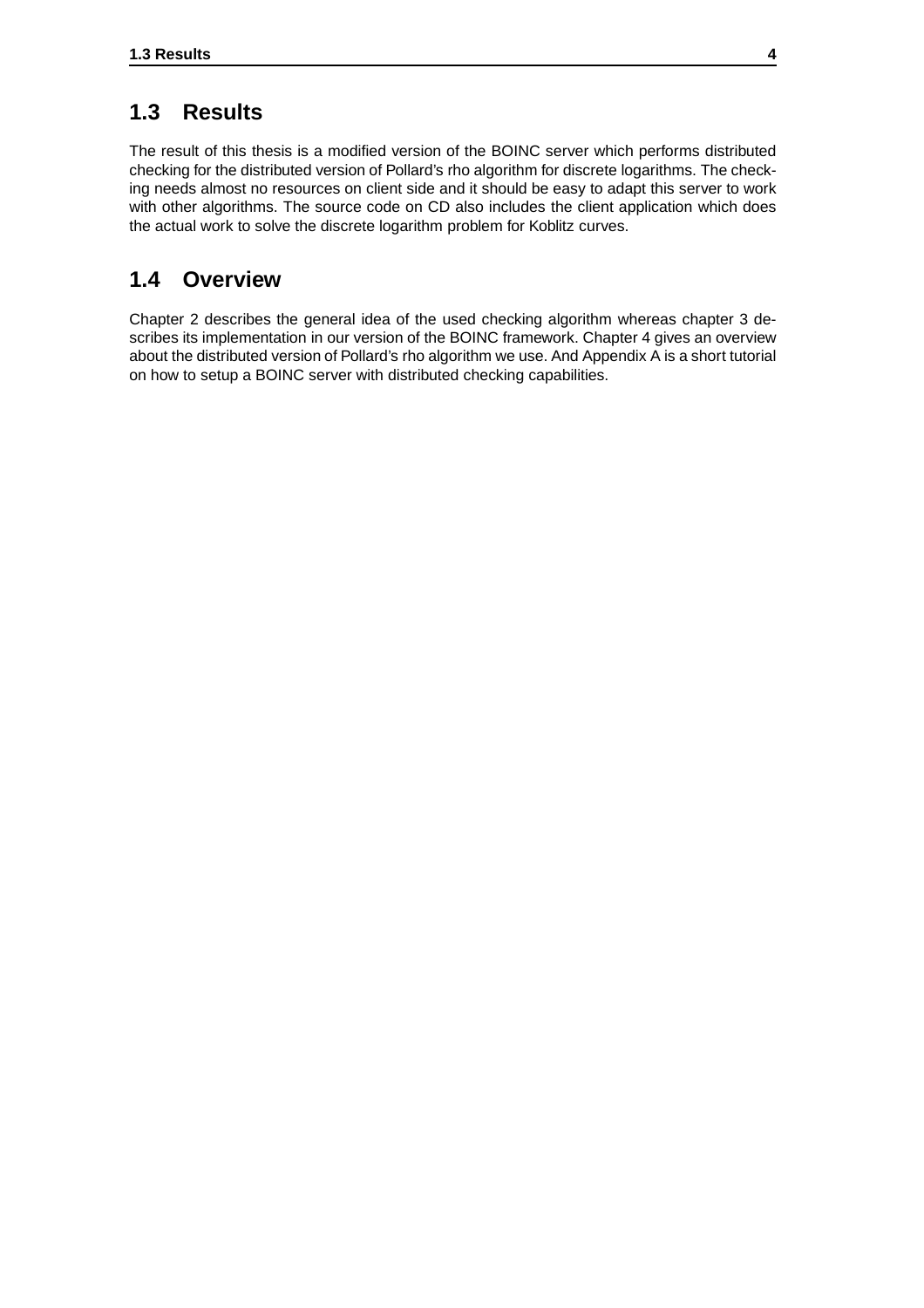# **Design**

The basic concept of our checking algorithm is to exploit that often it is easier to verify the correctness of a solution than to calculate the solution itself. A client can provide  $A$  as a fingerprint of its calculation which can be used by other clients to test the correctness of its solution. For the algorithm to be efficient several things have to be considered: First, the overhead of generating  $A$  while computing the solution should be small to not slow down the computation. Second, there should be a huge asymmetry of resources needed to verify a solution with help of the fingerprint to the resources needed to calculate the solution itself. And of course the generation of a solution and A which would validate the solution without actually calculating the solution must be at least as hard as actually calculating the solution and  $A$ . Section 4.3 shows that for the distributed Pollard's rho algorithm such a checking algorithm exists. The detailed checking algorithm is described in [8].

Cheaters might be able to create results and checks which look correct but can be created much faster than if they would really be computed. To avoid that such cheaters can do allmost all the checking and therefore check their own results. Checking units are distributed uniformly among all active clients.  $1$  This is only possible if checking is much faster than computation; Otherwise fast clients could create more results than the slower clients could check. A group of malicious users could accuse a honest user of cheating if they knew that they were doing all the checking for one result. They could then all together mark that result as wrong because no one else would do any checks on this work unit. To prevent this type of attack we assign checks one by one. This means we assign one checking unit, wait until we get the result back and then assign the next checking unit. Therefore one cannot know who will check the result afterwards one has submitted his check.

Since the main goal of volunteer computing is to calculate the solution and not the checking one wants to minimize the number of checks per workunit. But it must be assured that selfish behavior is not worthwhile. This means that the fraction of false positives  $^2$  and false negatives  $^3$ should be upper bounded by some  $\theta_N$  for false negatives and some  $\theta_P$  for false positives. Let  $\alpha$ denote the number of checks in favor of the result's correctness (including the result itself) and  $\beta$  the number of checks which state that the result is wrong. We have the following upper bound for the probability of a false positive:

$$
Pr[P|\alpha, \beta] \leq \left(\begin{array}{c} \alpha + \beta \\ \alpha \end{array}\right) p_P^{\beta} (1 - p_P)^{\alpha}
$$

where  $p_P$  it an upper bound for the fraction of cheaters involved to check this result.  $p_P$  can be written as:

$$
p_P = \min(\frac{\beta}{\alpha + \beta}, p)
$$

where  $p$  denotes the upper bound for the fraction of cheaters. The expressions for the false negatives are as follows:

<sup>&</sup>lt;sup>1</sup>Clients are considered active if they had contacted the server withing the last  $N$  hours

<sup>&</sup>lt;sup>2</sup>False positive denotes checks which indicates that the result is wrong although it was correct

<sup>3</sup>Wrong result which passed the checking as correct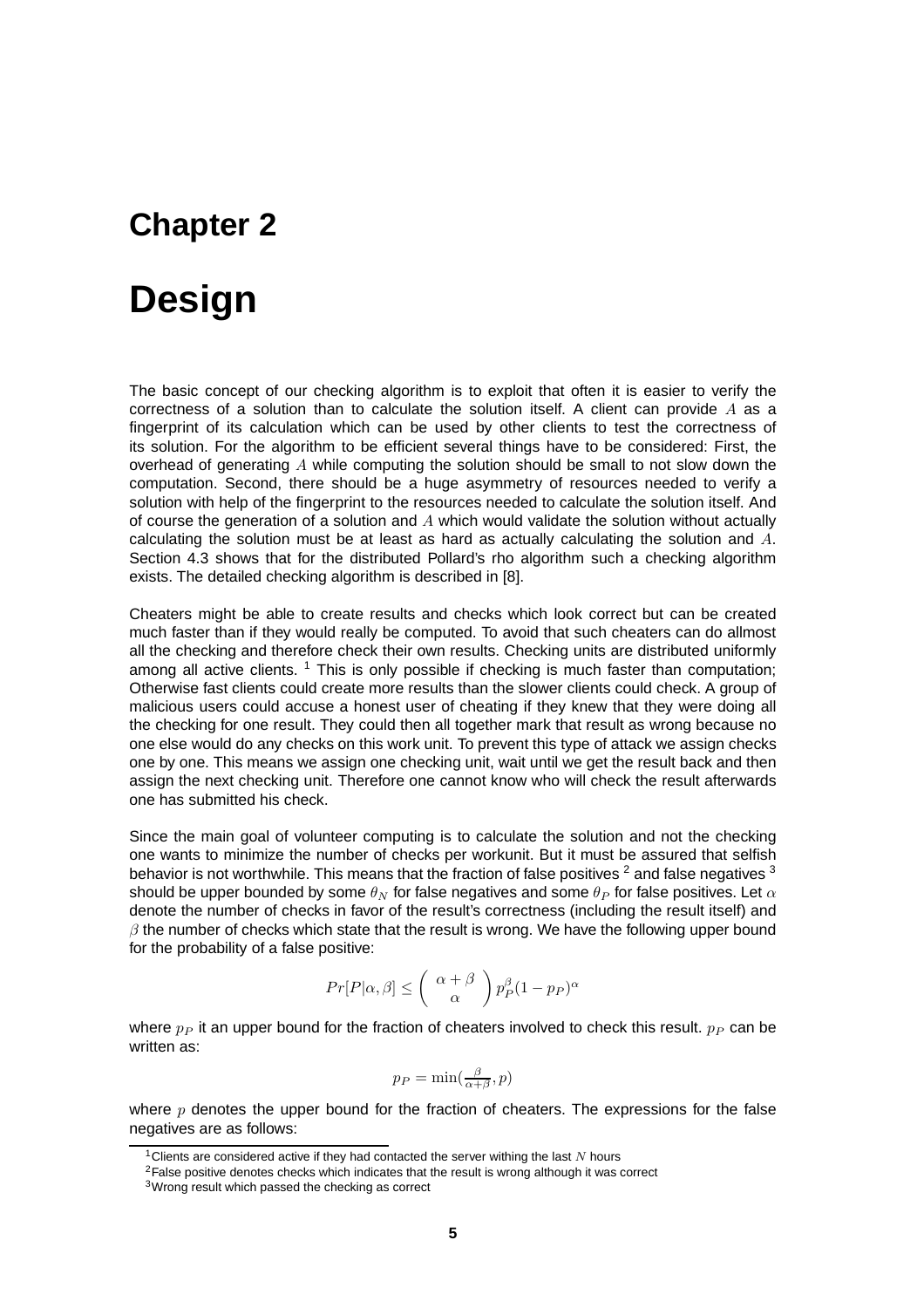$$
Pr[N|\alpha, \beta] \leq { \alpha + \beta \choose \alpha} p_N^{\alpha} (1 - p_N)^{\beta}
$$

$$
p_N = \min(\frac{\alpha}{\alpha + \beta}, p)
$$

Let's now look at some pseudo code which illustrates the checking algorithm.

**Algorithm 1** Distributed checking

```
ok = falsenewcheck = true\alpha = 1\beta = 0users ok = \{ user who reported solution \}users failed = \{\}repeat
  choose one user among the active ones
  assign check to that user
  wait for user to report result of check
  if check is ok then
     \alpha = \alpha + 1users_ok = users_ok + \{ user \}else
     \beta = \beta + 1users_failed = users_failed + \{ user \}end if
  if \alpha < \beta AND Pr[P|\alpha, \beta] < \theta_P then
     newcheck = false
  else if \alpha > \beta AND Pr[N|\alpha, \beta] < \theta_N then
     newcheck = false
     ok = trueend if
until newcheck = false
if ok then
  punish users in users_failed
  give credits to users in users_ok
else
  punish users in users_ok
  drop reported solution
  give credits to users in users_failed
end if
```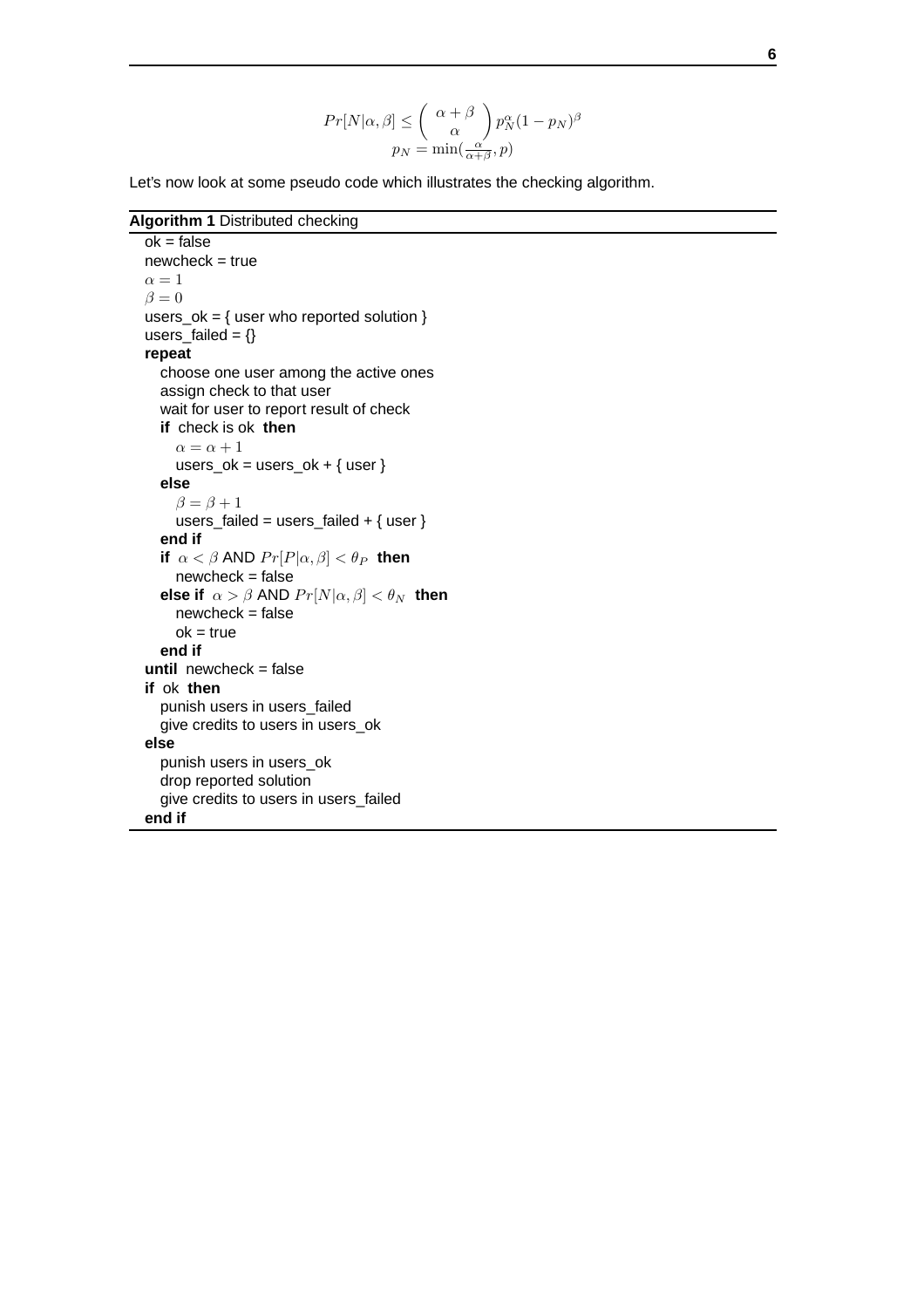# **Implementation**

The BOINC framework consists of several components listed in Table 3.1. Because the checking algorithm assigns checking units to a specific user and this feature is not contained in the original BOINC server it must be implemented into the BOINC framework. Fortunately Christoph Schwank has already done this before. So I knew exactly where I had to insert my code.

The changes on the database structure were straight forward. Each result must have an additional field for the  $\alpha$  and  $\beta$ . To keep track of the checking state a new table called *checks* was created. It has the following structure:

| integer | id           | unique integer which identifies the check               |
|---------|--------------|---------------------------------------------------------|
| integer | resultid     | the result which this check should test for correctness |
| integer | userid       | user to which this check is assigned                    |
| integer | checkstate   | current state of this check                             |
| integer | creationtime | Unix time when this check was created                   |

When a new result is reported a new record is inserted into this table with resultid set to the according *id* in the results table, *creationtime* set to the current time and *checkstate* set to CHECKS\_UNASSIGNED which means that this check has not yet been assigned to a user. A daemon named checkingcontroller periodically checks for unassigned checks. For each of them it randomly chooses one user, sets the corresponding userid and changes the checkstate to CHECKS ASSIGNED. If a client asks the scheduler for more work the scheduler checks the checks table for assigned checks which match that userid. If that set is not empty the scheduler creates a new checking unit for that user which contains the needed information to check this results and sets the *checkstate* to CHECKS SENT. These work units have a very early deadline so that the client performs checking with high priority. When this checking unit gets reported the *checkingcontroller* changes the *checkstate* of the according check to

| Database     | BOINC uses a MySQL database to stores state information                                                                                                                               |  |  |
|--------------|---------------------------------------------------------------------------------------------------------------------------------------------------------------------------------------|--|--|
| Scheduler    | A cgi program which is contacted by the client.                                                                                                                                       |  |  |
| Feeder       | Reads jobs from database and stores it in memory which is used by the sched-<br>uler. This is more efficient than to create a new database connection for every<br>scheduler request. |  |  |
| Transitioner | Takes care of the state transition of a work unit. Creates result for new worku-<br>nits and timed-out results. Marks workunit for validation, assimilation and dele-<br>tion.        |  |  |
| Validator    | Compares different results for one workunit. Chooses canonical result and<br>grants credit.                                                                                           |  |  |
| Assimilator  | Processes canonical results. Extracts important data and stores it somewere<br>else.                                                                                                  |  |  |
| File deleter | Once a work unit is done and marked for deletion the file deleter deletes all<br>input and result files which belong to that work unit.                                               |  |  |

Table 3.1: BOINC components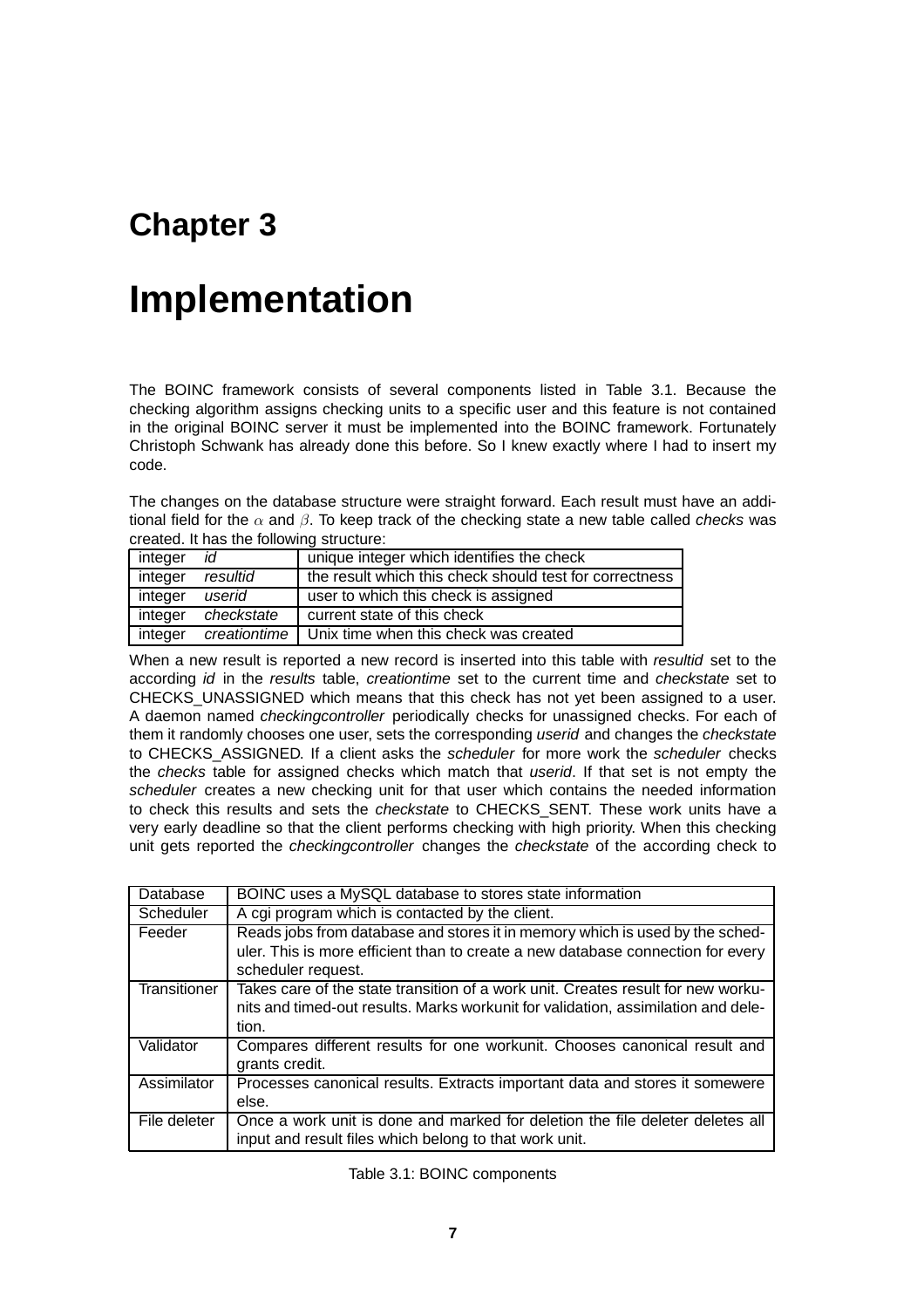CHECKS OK or CHECKS FAILED depending on whether the check was successfull or not. The checkingcontroller also periodically checks for completed checks, and increments the  $\alpha$ and  $\beta$  according to the outcome of the check. If another check is necessary it also creates a new entry with *checkstate* set to CHECKS UNASSIGNED and it starts all over again until there are enough checks for that result. If all the checking is done the checkingcontroller marks the result as valid if  $\alpha > \beta$  or deletes the result it  $\beta > \alpha$ . At the end it removes all entries from the checks table which are not needed anymore.

In the original design of BOINC the validator compares the different results for one work unit and then chooses a canonical representation for these results. Since in our design only one result per work unit is generated the validator has somehow become redundant. But to avoid making even bigger changes on the framework our validator still processes each work unit but it does only some simple format checks on the output files to ensure that the can be processed easily by the *assimilator*. Our *validator* does not grant any credit since this is done after the checking to ensure that one gets no credit for a result which does not pass the checking. The assimilator parses the output files which are received from the client and makes the needed changes in the database. The filedeleter and the transitioner needed no changes. The feeder, however needed one small change: it must not feed the shared memory with work units which represent checking units because they are assigned to a specific user and the work units from that shared memory are not.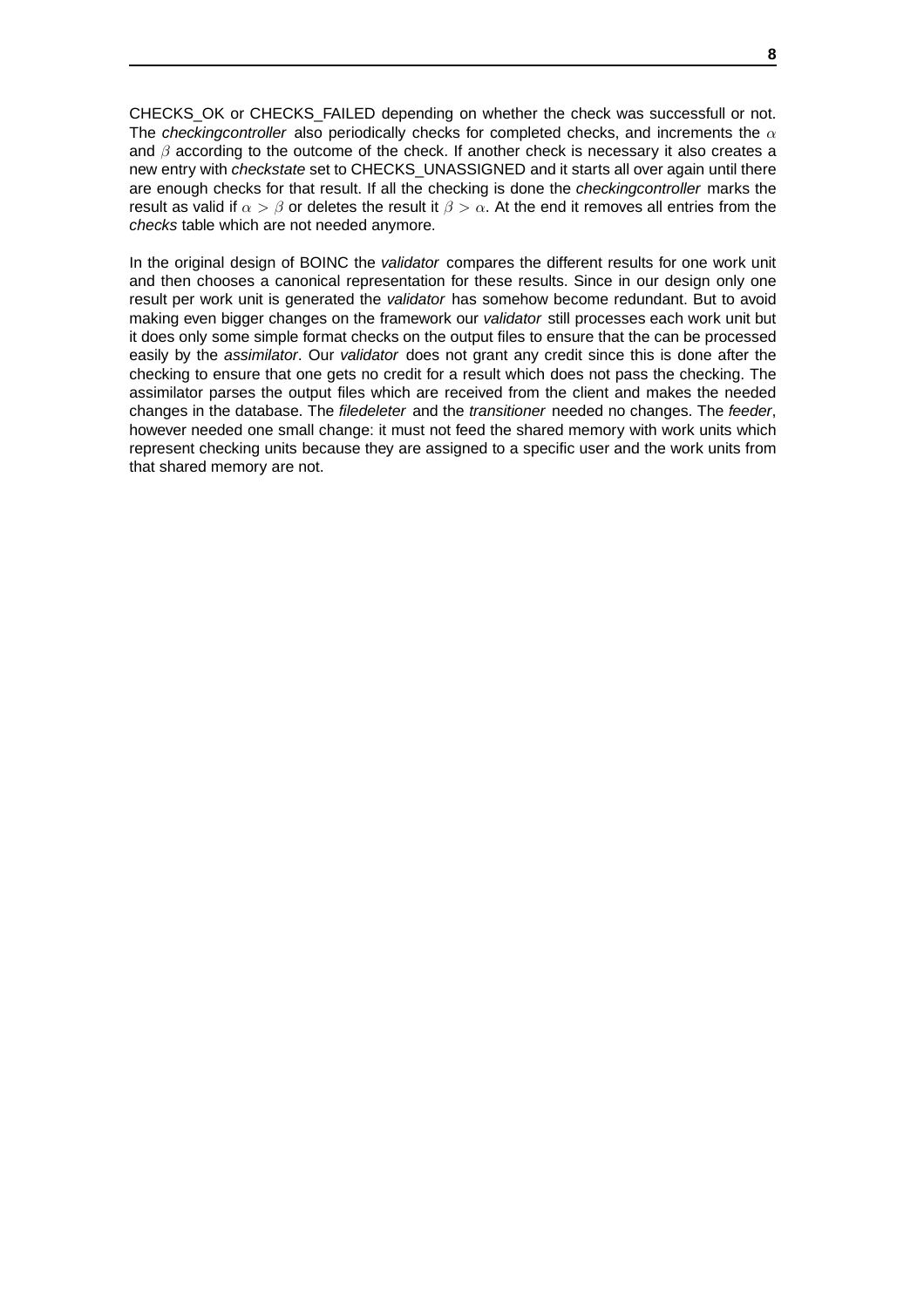# **Pollard's rho algorithm for Koblitz curves**

Given a generator P and a point  $Q$  on a group  $G$ , the Pollard's rho algorithm for discrete logarithms tries to compute l such that  $Q = lP$ . To achieve this, the algorithm tries to find  $X_1 = a_1P + b_1Q$  and  $X_2 = a_2P + b_2Q$  such that  $X_1 = X_2$  and  $(a_1, b_1) \neq (a_2, b_2) \pmod{n}$  where n is the order of G. Once such a collision is found, the computation of l is straight forward. One only needs to solve the equation  $a_1 - a_2 = l(b_2 - b_1) \pmod{n}$ . This chapter will give a short overview how we try to find such collisions for Koblitz curves.

#### **4.1 Distributed version**

The Pollard's rho algorithm uses the Floyd's cycle-finding algorithm to find the cycle in a sequence  $x_0, ..., x_n$  where  $x_{i+1} = f(x_i) \forall i < 0$ . The function  $f : G \to G$  originally proposed by Pollard look like this:

$$
f(X) = \begin{cases} P + X & X \in G_0 \\ 2X & X \in G_1 \\ Q + X & X \in G_2 \end{cases}
$$
 (4.1)

where  $G = G_0 \cup G_1 \cup G_2$ . The order of  $G_0, G_1, G_2$  should be approximately the same. However this algorithm cannot easily be distributed over several processors. Instead we use the following approach: each processor starts at a random point  $x_0$  and follows the trail until it reaches a distinguished point. A distinguished point is a point with some easy to test property. Once a distinguished point  $D$  is reached, it is stored together with the corresponding values  $a, b$  such that  $aP + bQ = D$ . As soon as a point already exists a collision is found.

The expected number of group operations until a collision occurs<sup>1</sup> is given by  $E[T] = \sqrt{\pi n/2}/m$ where  $m$  is the number of processors used. But since collisions are not detected directly because the iteration continues until a distinguished point is reached it takes additional  $1/P[D]$ group operations.  $P[D]$  denotes the probability that one randomly chosen point is a distinguished point. So we get to  $E[T] = \sqrt{\pi n/2}/m + 1/P[D].$ 

#### **4.2 Optimization**

This section briefly describes two optimizations to speed up Pollard's rho algorithm for the discrete logarithm problem. For further details see [4] and [3].

For any given point  $P = (x, y)$  on an elliptic curve it is trivial to compute  $-P$ . In case of a curve over  $GF(2<sup>m</sup>)$  this is simply  $-P = (x, x + y)$ . So for each point calculated with our iteration function we get one for free. If we now chose allways the point from P and  $-P$  which has the

<sup>&</sup>lt;sup>1</sup> that is the probability of a collision reached 0.5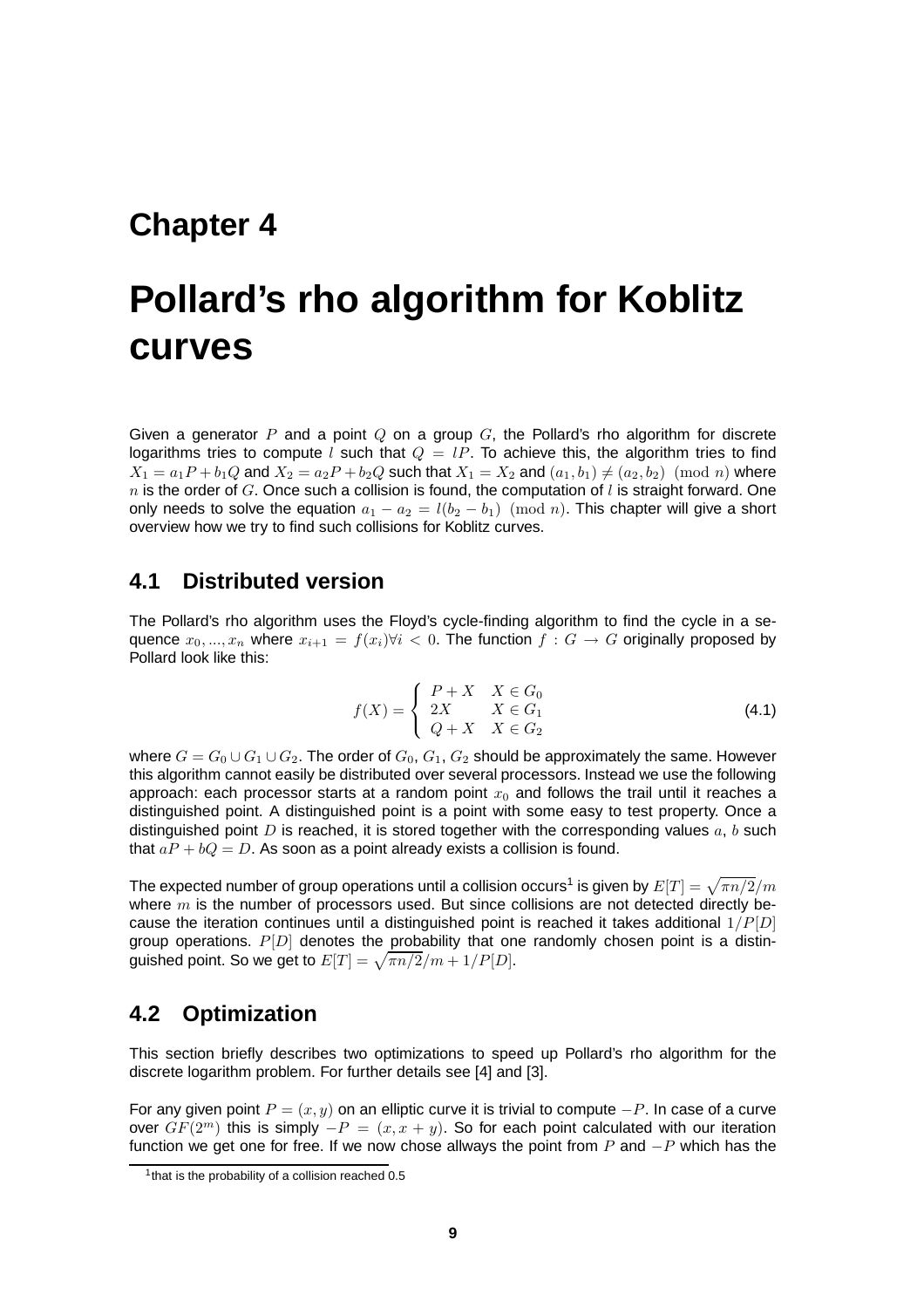smaller integer representation of his  $y$  component we reduce the number of point over which we perform the collision search by factor 2. This means that the number of expected iterations will decrease by factor  $\sqrt{2}$ . Of course the equality  $X = aP + bQ$  must still hold so if we choose  $-P$ we have to adjust a and b but this is also trivial:  $(a, b) \rightarrow (-a, -b)$ .

One problem which arises form this optimization is the occurrence of trivial two-cycles. Assume that both  $X_i$  and  $X_{i+1}$  belong to the same group  $G_i$ , both  $X_{i+1}$  and  $X_{i+2}$  are the negative of the resulting point after applying the iteration function  $f$  and that  $f$  for that group has the form  $f(X) = X + cP + dQ$ . Now we have  $X_{i+1} = -(X_i + cP + dQ)$  and  $X_{i+2} = -(-(X_i + cP + dQ) + dQ)$  $cP+dQ))=X_i.$  By using an iteration function  $f$  like

$$
f(X) = \begin{cases} X + c_0 P + d_0 Q & X \in G_0 \\ \vdots & \vdots \\ X + c_{19} P + d_{19} Q & X \in G_{19} \end{cases}
$$
 (4.2)

the occurrence of trivial two-cycles can be reduced because this iteration function divides the group into 20 partitions. Therefore the probability that  $X_i$  is in  $G_k$  is reduced from  $\frac{1}{3}$  to  $\frac{1}{20}.$  This implies that the occurrence of trivial two-cycles is reduced. However it is not reduced enough. The next step of reducing trivial two-cycles is to use a look-ahead technique which does the following: define a function  $g: G \to G'$   $g(X) = \pm f(X)$  where  $G'$  are all points in  $P \in G$  with  $int(P,y) < int((-P), y)$  where  $int(x)$  represents the integer interpretation of x. Now calculate  $T=g(X_i)$  if  $T$  is in the same group  $G_j$  as  $X_i$  than calculate  $T=g(X_i)$  as if  $X_i$  was in the group  $G_{i+1}$  ( $j+1$  modulo 20) if T is still in  $G_i$  try the other eighteen groups. And then use  $X_{i+1} = T$ The idea is to reduce the probability that the two points  $X_i$  and  $X_{i+1}$  belong to the same group. Experiments have shown that the probability for trivial two-cycles is low enough for practical pourposes if one somehow detects<sup>2</sup> them and does not continue to iterate forever.

As shown by Gallant, Lambert and Vanstone [3] the number of points we use to search for collisions can even further be reduced for Koblitz curves. Consider now a Koblitz curve over  $GF(2<sup>m</sup>)$ . For every point P on that curve  $m-1$  other points can easily be computed by just  $m-1$ times squaring their x and y coordinates. This operation can be implemented very efficiently if using a normal basis representation, it is just a cyclic shift of the binary representation of the field element.  $3$  By doing so we get the following m points:

$$
P_1 = (P.x^2, P.y^2) = \lambda P
$$
  
\n
$$
P_2 = (P.x^4, P.y^4) = \lambda^2 P
$$
  
\n:  
\n:  
\n
$$
P_m = (P.x^{2m}, P.y^{2m}) = \lambda^m P = P
$$

because each of these points has also a negative version we can actually reduce the number of points over which we perform the collision search by a factor of  $2m$  which reduces the number  $\frac{1}{2m}$  of expected group operations by  $\sqrt{2m}$ .

One can choose the distinct representation from the group formed by those  $2m$  points by first choosing the point from  $\lambda^i P$  which has the smallest  $x$  coordinate when interpreted as integer. And then the one from  $\pm \lambda^i P$  which has the smallest y coordinate when interpreted as integer. Of course the equation  $X = aP + bQ$  must still hold. But this is again quite simple: one must just replace  $(a,b)$  with  $(\pm \lambda^{2i}a, \pm \lambda^{2i}b)$ . The  $\lambda^{2i}$  can be precomputed and  $\lambda$  is one of the roots of  $X^2 + X + 2 = 0 \pmod{p}$  where p is the order of the points in G.

## **4.3 Checking function**

As described in Chapter 2 for each result a client needs to supply proof that he has really done the requested work. The other clients must then be able to check the correctness of the result with this proof. A checking function could works as follows:

• the client follows the iteration function until he finds a distinguished point  $X_n$ 

<sup>&</sup>lt;sup>2</sup>e.g. define an upperbound for the number of iterations and abort after reaching this bound

<sup>&</sup>lt;sup>3</sup>Unfortunately there was no time left to implement the client using normal basis representation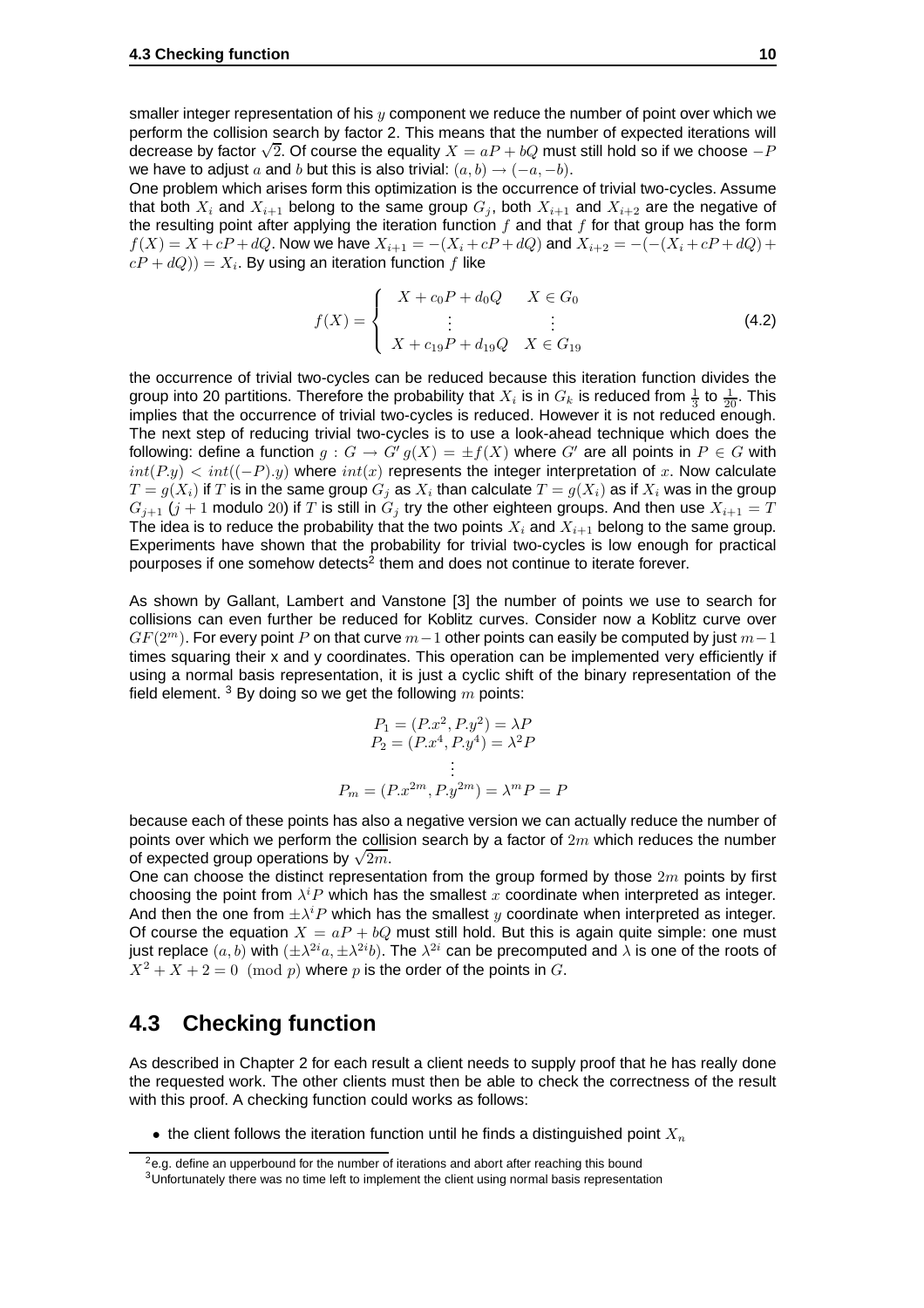- it reports  $(X_n, a_n, b_n)$  and  $(X_{n-50}, a_{n-50}, b_{n-50})$
- a client which should do checking gets  $(X_n, a_n, b_n)$  and  $(X_{n-50}, a_{n-50}, b_{n-50})$
- it starts at  $(X_{n-50}, a_{n-50}, b_{n-50})$  and does 50 iteration steps
- the result passed the check if the client found  $(X_n, a_n, b_n)$

To fulfill the requirements from Chapter 2 one needs to show three things:

- generating the proof must not be to difficult.
- generating a proof to a solution without calculation the solution must be as hard as calculation the solution and the proof.
- there must exist a large asymmetry between the resources needed to calculate a solution and the resources needed for checking

The first point is quite simple: If  $X_n$  is a distinguished point it is easy to always store the 50 last points and also report  $X_{n-50}$  as proof for the correctness.

If you just create a point which is a distinguished point it is hard and very often even impossible to calculate  $X_{n-50}$ . Simulation has shown that the probability that such a  $X_{n-50}$  exists is already below 10%. This means that the expected number of distinguished points one needs to create is circa 10. Now it can be argued that there is no personal gain for a user to generate  $X_{n-50}$ and the according  $a$  and  $b$  unless he can create the distinguished point at least 10 times faster than to actually search a distinguished point by our algorithm. But to our knownledge generating the triple  $(a, b, X)$  can only be done by choosing a and b at random (one might also set either a or b to some fixed value), calculate  $X = aP + bQ$  and then chose  $X' = \pm \lambda^i X$  according to the schema explained above. The expected number of tries until one finds a  $X'$  which is a distinguished point is  $1/P[D]$  and this is exactly the expected number of iteration steps until one finds a distinguished point. Therefore one can argue that generating  $(a',b',X')$  is not much easier than really doing the work. If one now considers that one has to create ten such triples and in addition also needs to compute  $X^\prime_{n-50}$  doing the actual work seems far more worthwile. The asymmetry clearly exists because calculating 50 iteration steps is almost nothing when compared to maybe  $10^6$  steps which are required to find a distinguished point from a random start point.

#### **4.4 ECC library performance**

Christoph Schwank decided to use the Crypto++ library to implement the client. For our client application the speed of the group operation on elliptic curves has a really large impact on the number of iterations per second we can perform. I decided to evaluate other libraries and then compare them. The only alternative I found is OpenSSL which also contains an ECC library. To give Crypto++ a fair chance I first optimized the iteration function as implemented by Christoph Schwank. The most important optimizations were:

- remove all output to stdout and stderr in the iteration function since this is only needed for debugging. This made the program 1.5 times faster.
- since the program seemed to spend a lot of time calculating hashes and converting Integers to strings, I removed the hash functions which were used to decide if a point is a distinguished point and to which subgroup of  $G$  the point belongs. Instead I made this decisions only based on the integer representation of the point's x coordinate. This improvement increased the iterations per second by a factor of 2.6

Then I implemented the same functionality using the OpenSSL library. The time needed for a given number of iterationsteps is shown in Figure 4.1. One can see that the implementation using OpenSSL is almost 10 times faster. Based on this result I implemented the client application using OpenSSL instead of Crypto++. If one assumes that the average computer can do ten thousend iterations per second. What is then the estimated runtime until one finds a solution? The order of the group for ECC2K-130 is  $n = 6.8 \cdot 10^{38}$ . This brings us to the expected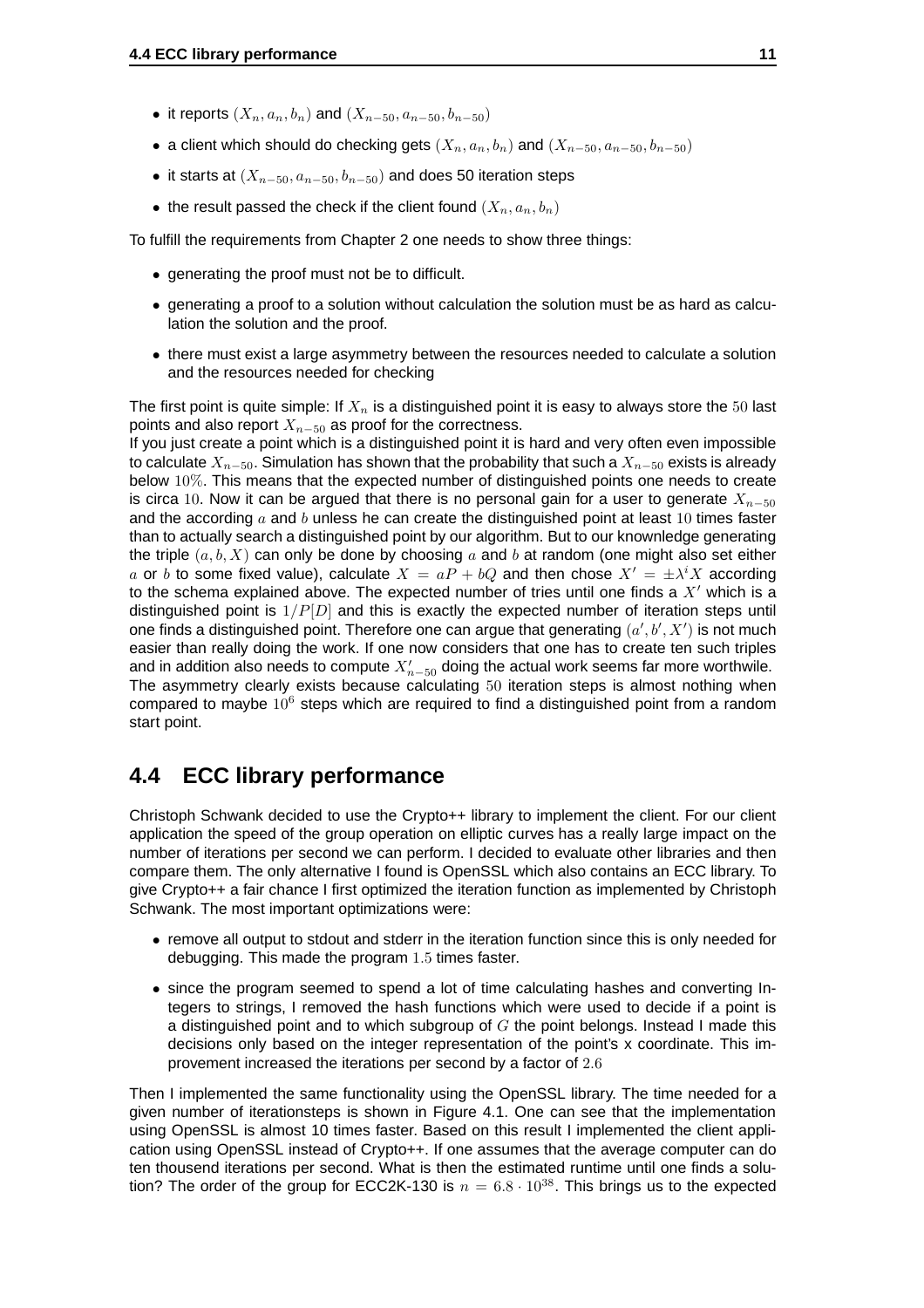

Figure 4.1: Comparison of OpenSSL and Crypto++

number of iterations until we find a collision:  $\sqrt{n\pi/2}/\sqrt{262}\approx 2\cdot 10^{18}.$  On a single computer with ten thousend iterations per second this takes  $6 \cdot 10^6$  Years. If we now have hundred thousend computers which calculate 24 hours a day for our project we still need 60 years. If one assumes that the computing power doubles all two years one still needs circa 18 years. Besides the running time until we find a collision there might be another problem: the memory which is used to store the distinguished points. If we want one workunit to take 24 hours we need to store  $2 \cdot 10^{18}/(10000 \cdot 3600 \cdot 24) = 2 \cdot 10^9$  points. Even if we need 100 Bytes per distinguished point this should not be a problem.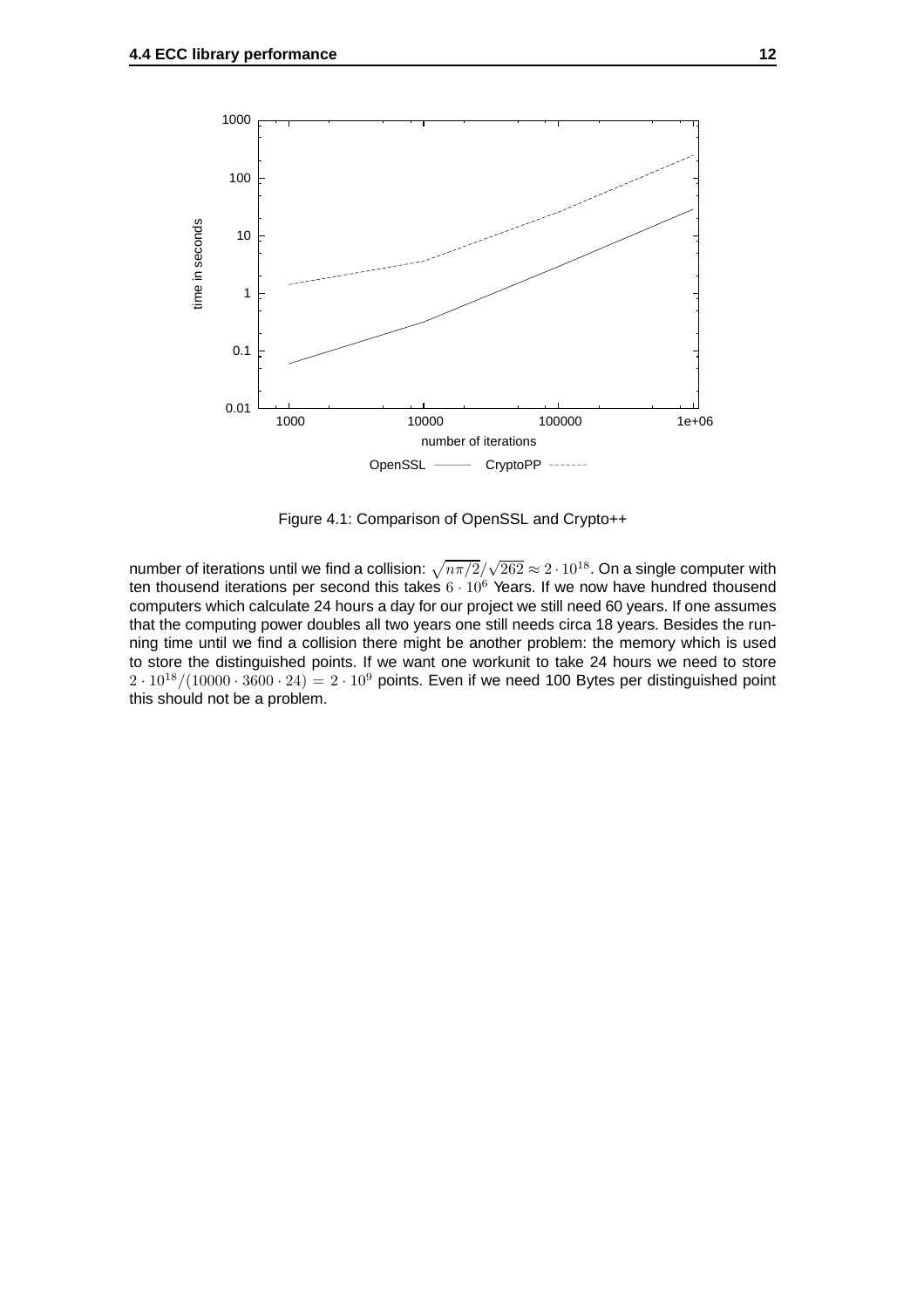# **Conclusion and Future Work**

This thesis has described an implementation of a distributed checking algorithm. Our modified BOINC server with the client application could be used to participate at the Certicom ECC Challenge.

Our runtime estimations show that optimizing the client for speed must have top priority. One important step towards a faster client would be to use the normal basis representation. This would especially speed up the squaring of  $X.x$  and  $X.y$ . Even more optimization should be possible because for allmost all group operations one operand is known at compile time and can therefore be precomputed. One might be able to optimize the group operation for exactly this operand. Since one probably wants a new property for the distinguished points when using normal basis representation, one has to throw away all old distinguished points. This means that all the work already done is lost. Therefore it would make sense to wait until the client uses normal basis representation and then start attacking the ECC Challenge.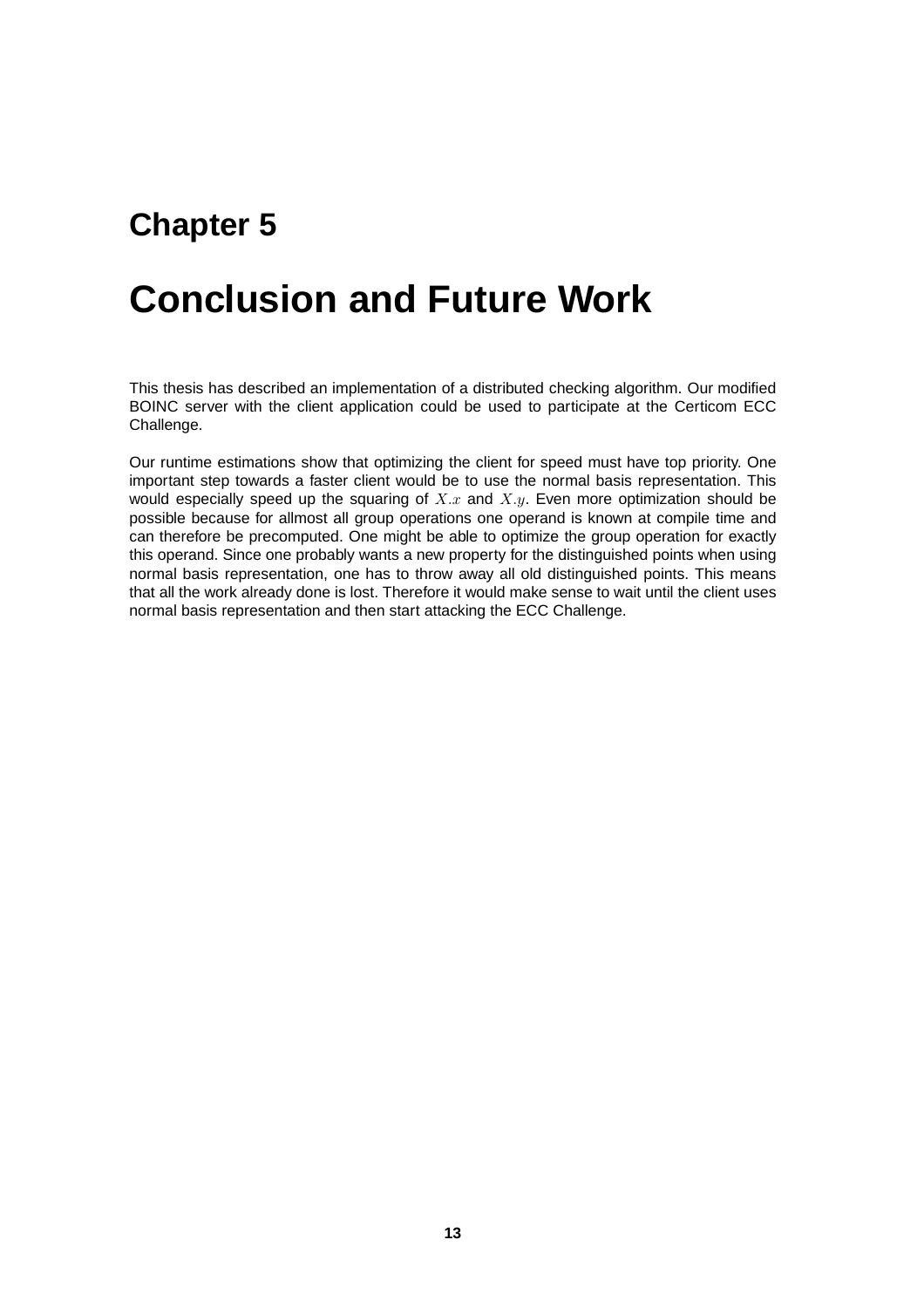## **Appendix A**

## **BOINC server installation**

This chapter explains how to setup a server to compete at the ECC challenge [1] using a modified BOINC server which implements the distributed checking algorithm described in this report.

### **A.1 Requirements**

To install a BOINC server you need a UNIX like operating system. The code for this thesis was developed and tested under Ubuntu 7.04 and 7.10. Furthermore you will need the GNU C++ compiler, GNU make and some other tools and libraries. But at the moment you don't have to worry about them because autosetup and configure will complain if any of those are missing.

BOINC uses MySQL to store its data and Apache to communicate with the clients. So one has to setup MySQL and Apache. I assume this has already been done and that the user has full access to the database on localhost with username boincadm and password myPassword.

Since in our setup the cgi program will create files in the download directory the filedeleter will not be able to delete these files. To allow him to delete these files owned by the user/group of apache we need to add the user which runs the daemons (in our case boincadm) to Apache's group (in our case www-data).

### **A.2 Compiling the server programs**

The source code can be found on the CD in the boinc directory. The first step is to run automake and friends. This is done by typing the following command: (the  $\ddot{\circ}$  must not be typed)

\$ ./\_autosetup

Then one needs to call the configure script which checks whether all the needed libraries are installed on your system. This command will output a lot of text. Don't worry about a warning which indicates that openGL, glut and GLU are missing since we don't need the graphical part of the BOINC API.

\$ ./configure --disable-client

Now we have to compile all the needed parts of BOINC. This is done by typing

\$ make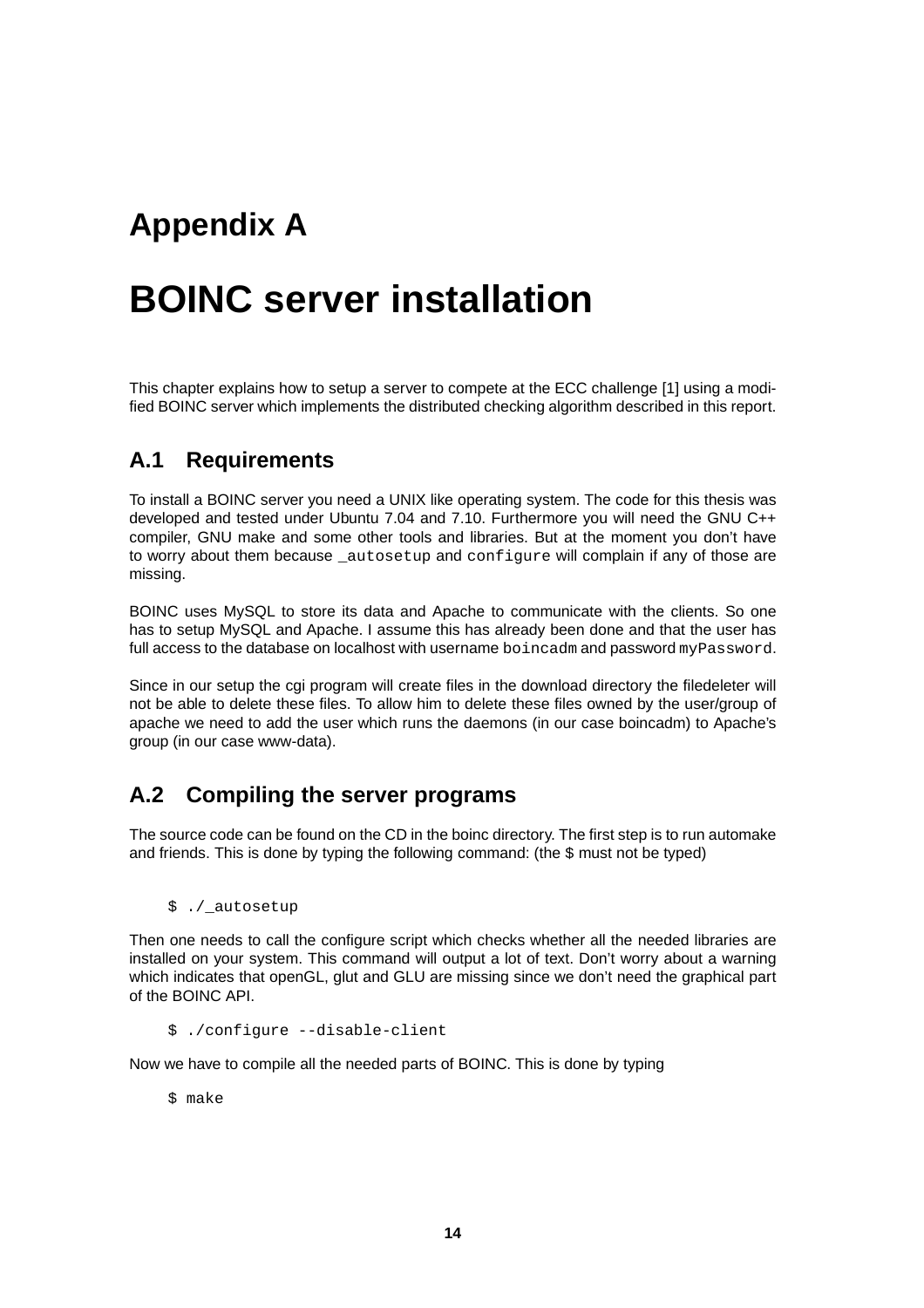### **A.3 Creating a project**

The following command will copy all needed files to \$HOME/projects/hello and create the database. Replace URL with the hostname of your server.

```
$ cd tools
$ ./make_project -v --delete_prev_inst --drop_db_first
    --db_user boincadm --db_passwd myPassword
    --url_base http://URL/ hello Hello@Home
```
Follow step one and two of the instructions at the end of this output. The project has been installed into \$HOME/projects/hello. From now on it is assumed that this is your working directory.

```
$ cd ~/projects/hello
```
### **A.4 Modifying config.xml**

In config.xml you need to set disable\_account\_creation to 0 and add <profile\_screening/> to the config element.

### **A.5 Changing file permissions/ownership**

- \$ chgrp www-data download
- \$ chmod g+w download

### **A.6 Adding the application**

In project.xml you will need to modify the <app> element that it looks like this

```
<app>
 <name>hello</name>
<user_friendly_name>Hello Project</user_friendly_name>
</app>
```
Then we need to copy our client executable to a location where BOINC can find it:

```
$ mkdir -p apps/hello/hello_1.00_i686-pc-linux-gnu
$ cp /path_to_hello/hello_1.00_i686-pc-linux-gnu
    apps/hello/hello_1.00_i686-pc-linux-gnu/
```
Now we can add the application to the BOINC server

```
$ ./bin/xadd
$ ./bin/update versions
```
#### **A.7 Setting up the daemons**

At first copy the template files which are needed to create work from the templates directory on the CD to \$HOME/projects/hello/templates/. In the <daemons> section in config.xml replace feeder with distributed checking feeder and add the following elements at the end of the <daemons> element.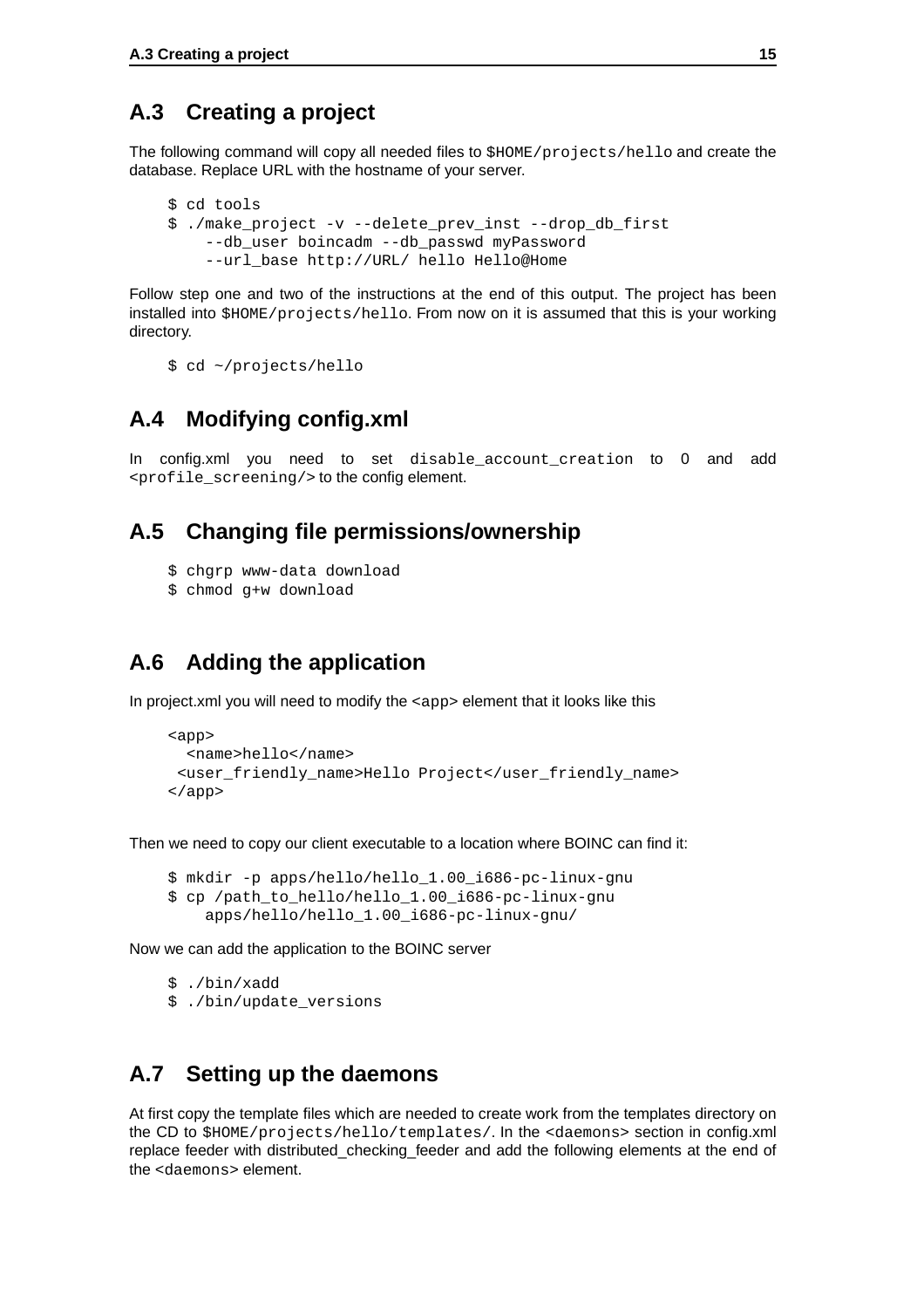```
<daemon>
  <cmd>
    hello validator with checking -d 3 -app hello
  </cmd>
</daemon>
<daemon>
  <cmd>
   hello_assimilator_with_checking -d 3 -app hello
  </cmd>
</daemon>
<daemon>
  <cmd>
    hello_make_work -appname hello -d 3 -sleep_time 30
      -nr_of_bits_p 131 -wu_name wu_name_template
      -wu_template templates/world_wu_mod.xml
      -result_template templates/hello_re_mod.xml
      wu_filename_template
  </cmd>
</daemon>
<daemon>
  <cmd>
    collision finder -d 2 -number of results to check 1000
  </cmd>
</daemon>
<daemon>
  <cmd>
    checking_controller -d 2 -appname hello
  \langle cmd\rangle</daemon>
```
Then you can start the daemons with

\$ ./bin/start